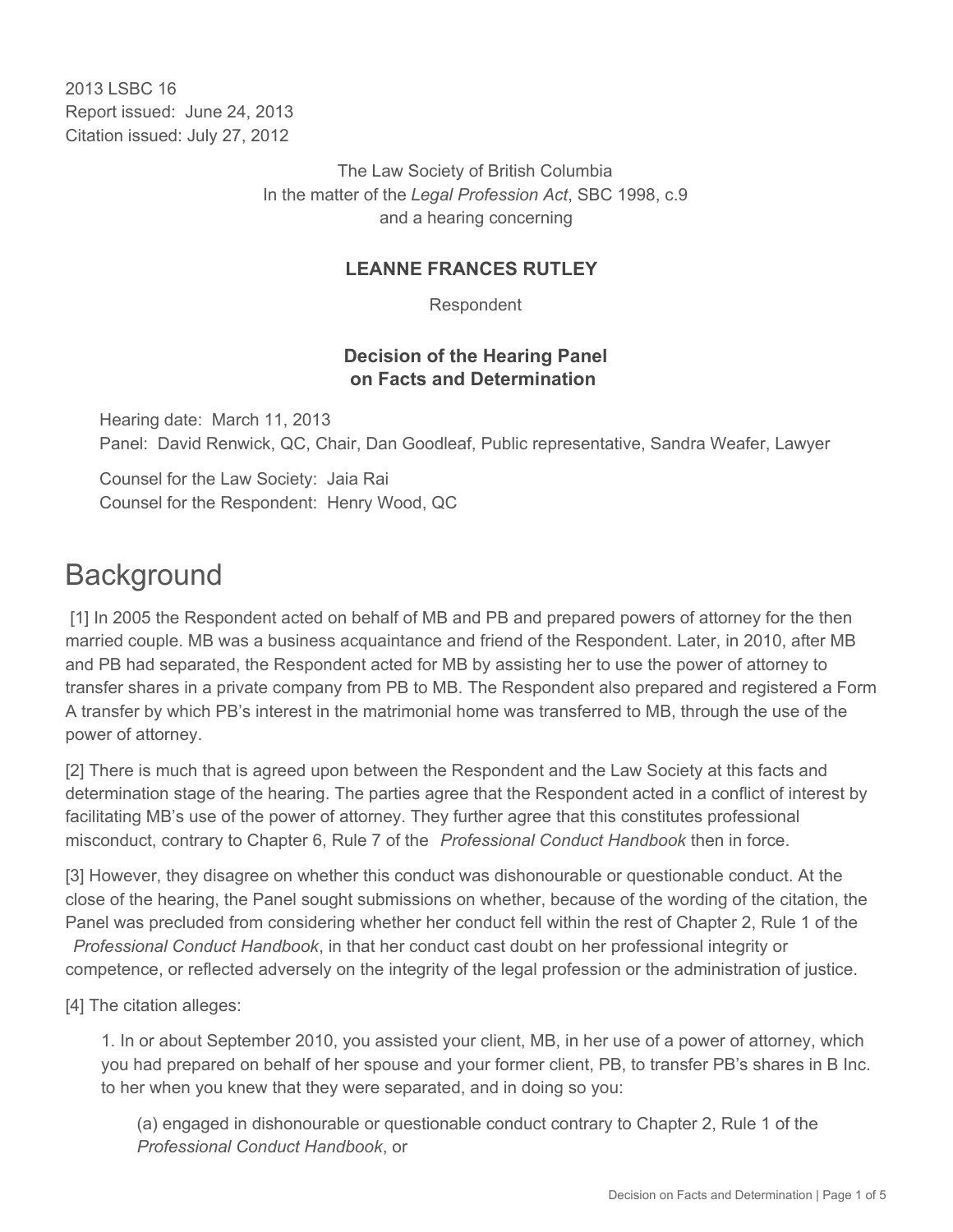(b) acted in a conflict of interest contrary to Chapter 6, Rule 7 of the *Professional Conduct Handbook*.

This conduct constitutes professional misconduct, pursuant to section 38(4) of the *Legal Profession Act*.

2. In or about September 2010, you prepared a Form A Transfer on behalf of your client, MB, and subsequently registered it in the Land Title Office, by which the interest of her spouse and your former client, PB, in real property jointly owned by them was transferred to MB through the use of a power of attorney prepared by you and given by PB to MB prior to their separation, and in doing so you:

(a) engaged in dishonourable or questionable conduct contrary to Chapter 2, Rule 1 of the *Professional Conduct Handbook*, or

(b) acted in a conflict of interest contrary to Chapter 6, Rule 7 of the *Professional Conduct Handbook*.

This conduct constitutes professional misconduct, pursuant to section 38(4) of the *Legal Profession Act*.

[5] For the reasons that follow, the Panel finds that we are not limited from considering whether her conduct was "dishonourable or questionable," and that her conduct was contrary to Chapter 2, Rule 1 of the *Handbook*, and constitutes professional misconduct.

### **AGREED FACTS**

[6] An Agreed Statement of Facts was filed at the hearing. The relevant facts are summarized below.

1. Ms. Rutley was called to the BC Bar in February, 1990. She has practised as a solicitor, primarily in the areas of corporate commercial, real estate and wills and estates practice, in the Kelowna and Vernon areas from 2002.

2. Shortly after Ms. Rutley moved to Kelowna she met MB. MB was a bank manager and later a financial advisor. Ms. Rutley and MB have a professional and personal relationship. At that time MB was unmarried and owned the home that later became the matrimonial home when MB married PB in 2004.

3. In 2005 MB and PB retained Ms. Rutley to provide legal services, including the preparation of wills and powers of attorney.

4. In April 2006, while he and MB were married, PB purchased 15,000 shares of a privately held company, B Inc., for \$4,500. In May, 2007, in connection with a refinancing of MB's home, MB transferred title in the matrimonial home to herself and PB as joint tenants. Ms. Rutley did not provide legal services to either MB or PB in connection with either the share purchase or the transfer of the home.

5. PB declared bankruptcy in February 2009. MB and PB separated in June 2009. The separation was acrimonious. MB was represented by counsel (not Ms. Rutley) throughout the relevant period in connection with her matrimonial dispute.

6. In connection with the matrimonial proceedings, MB's counsel wrote to PB, who was then self-represented, asking that PB transfer title of the matrimonial home to MB. PB refused. Ms. Rutley was not aware of these communications.

7. In August 2010 MB tried to use the power of attorney to transfer the shares of B Inc. from PB's name into her name. The transfer agent told MB in a letter that the power of attorney had to be "renotarized".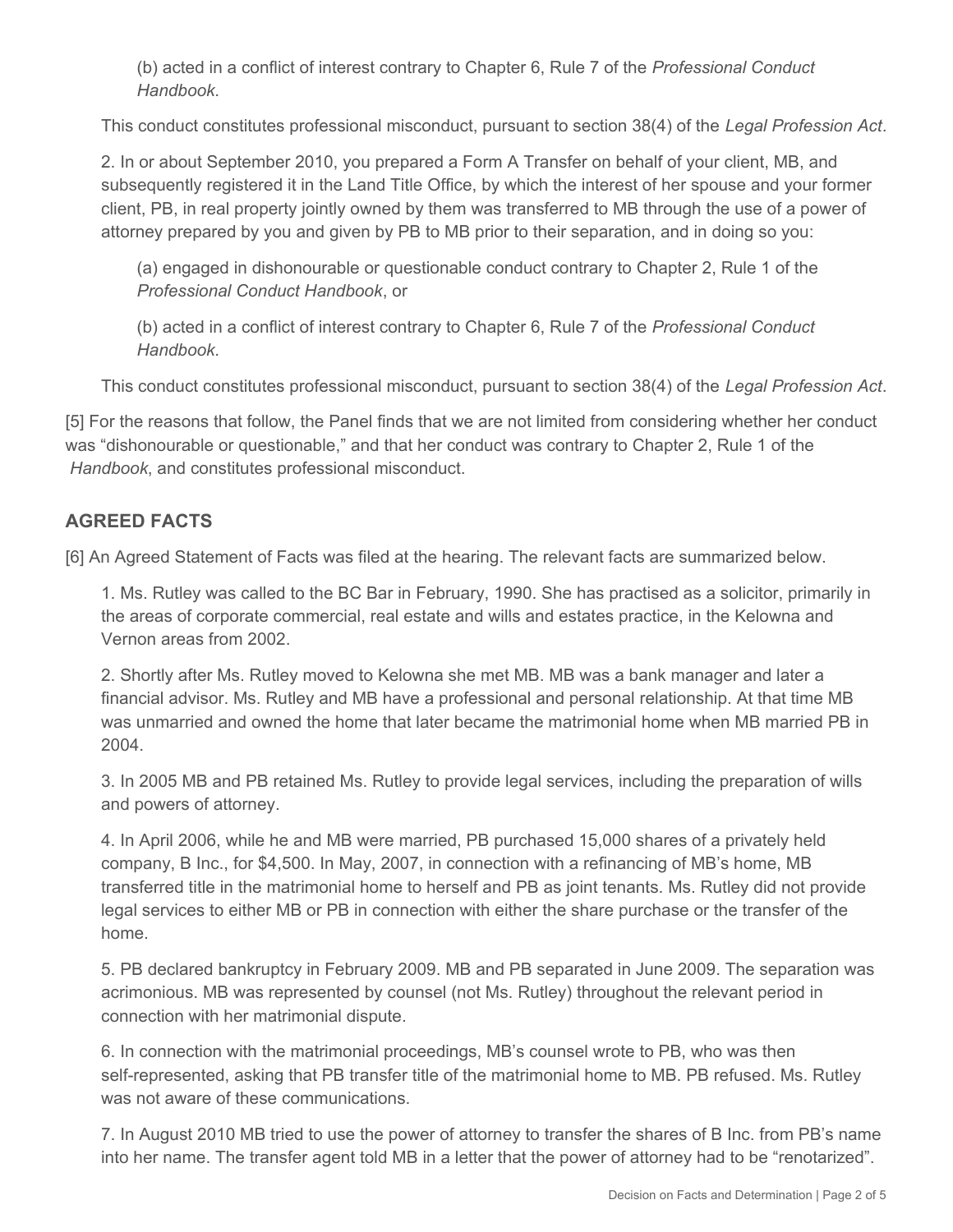8. Ms. Rutley wrote a letter to the share transfer agent on behalf of MB. The letter enclosed a notarized copy of the power of attorney, as well as an explanation that the power of attorney remained valid and in full force and effect until such time as PB revoked it in writing. MB provided a copy of Ms. Rutley's letter to the transfer agent, who then transferred the shares to MB. The transfer occurred on October 7, 2010.

9. In September 2010 Ms. Rutley also prepared documentation to transfer PB's interest in the matrimonial home to MB, again, using the power of attorney. MB then executed these transfer documents before another lawyer. The transfer of the matrimonial home concluded on September 29, 2010. The mortgage on the property, on which both PB and MB were liable, remained on title.

10. Ms. Rutley did not notify PB of either the share or the property transfer.

11. In October 2010 PB complained to the Law Society concerning the transfer of the shares. During the course of the Law Society's investigation of the complaint into the share transfer, Ms. Rutley disclosed, through her counsel, that the power of attorney was also used to effect the property transfer.

12. A citation was issued on July 27, 2012. Ms. Rutley admits that she should have refused to act for MB in connection with the share transfer and the property transfer. She admits that using the power of attorney to facilitate the share transfer and the property transfer was improper.

## **THE RESPONDENT'S MOTIVATION**

[7] This is not a situation in which the Respondent acted out of self-interest or profited from her use of the power of attorney (apart from her professional fees in connection with the property transfer). As stated, the Respondent acknowledges that her conduct was improper. However, the Respondent has explained that she was influenced by her relationship with MB and that she allowed her personal feelings and personal relationship with MB to affect her professional judgment.

[8] In particular, MB revealed to the Respondent details of her relationship with PB that caused the Respondent to have sympathy for MB. MB told the Respondent that MB had been the actual purchaser and beneficial owner of the B Inc. shares, but that they had been put into PB's name "for tax reasons." She disclosed that, after the separation, PB had broken into their home and was caught stealing items. MB was afraid that PB would sell or assign the shares at some point. MB further disclosed that the relationship with PB had been violent, that she was frightened of him and that she did not want to have any direct dealings with him. Further, the Respondent was influenced by the fact that the power of attorney contained a clause granting the specific power to use it to transfer the assets of PB to MB.

[9] More importantly, because of her knowledge of MB and her circumstances, the Respondent felt confident that what she was doing was actually assisting to preserve assets. The Respondent accepted that MB's motivation was to prevent inappropriate disposition of the assets by PB. From her knowledge of MB, the Respondent considered that MB was rooted in the community and was not planning to sell the house or leave the community. In that case, the house and the shares would be available for reallocation at the time of resolution of the matrimonial litigation if necessary. The Respondent encouraged MB to deal with her matrimonial litigation and resolve issues surrounding division of assets.

[10] The Respondent's belief in the state of the relationship between MB and PB is relevant only to explain her motivation. It is not necessary for this Panel to make any determinations as to whether MB's allegations against PB were in fact true. The actual facts of the relationship between MB and PB are irrelevant for the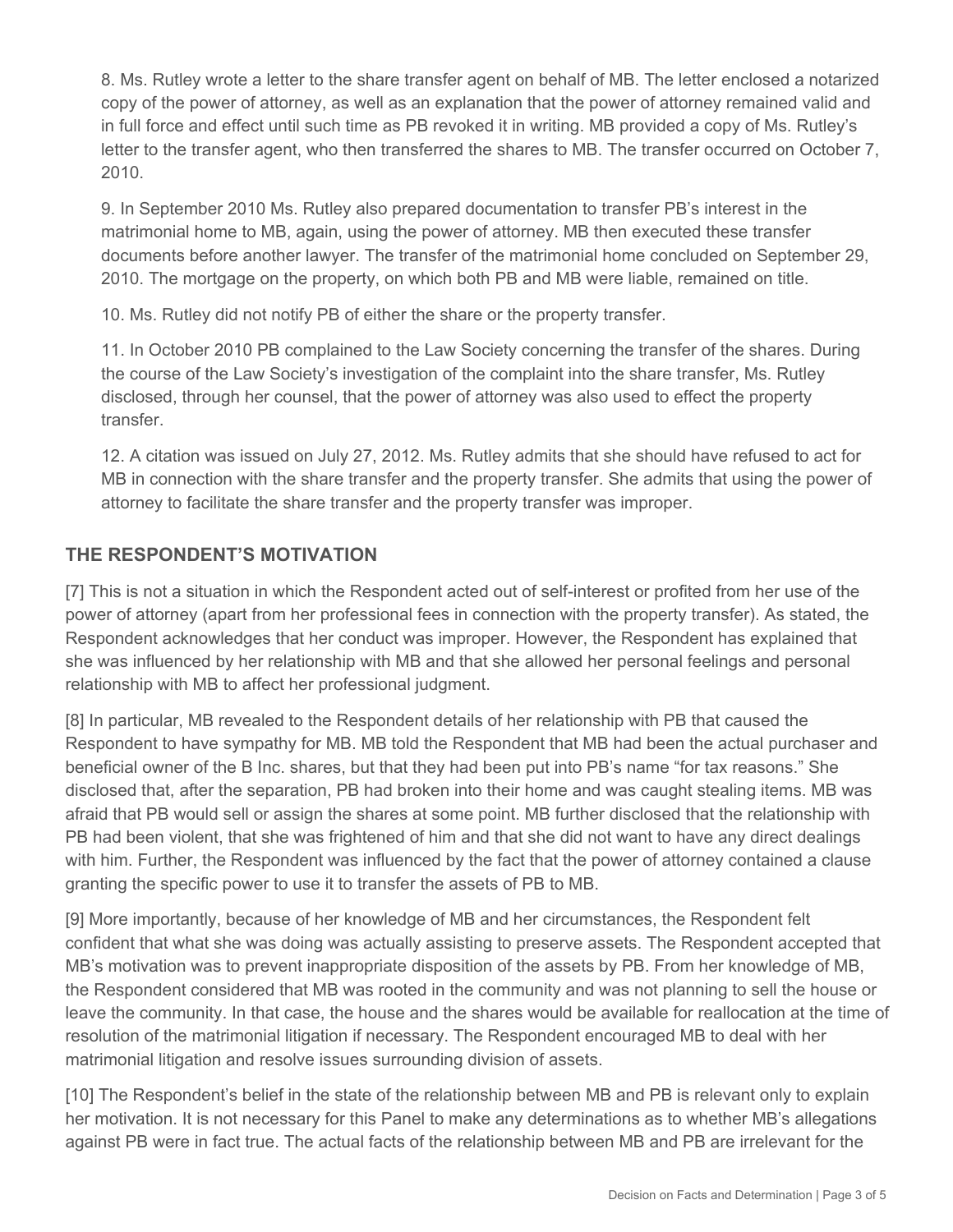purpose of this matter. What is relevant is what the Respondent believed about the relationship between MB and PB and how that belief motivated her use or facilitation of the use of the power of attorney.

#### **ISSUES FOR DETERMINATION**

[11] The citation contains two allegations with respect to each of the share transfer and the property transfer. As stated at the outset, the Respondent admits the second allegation that she acted in a conflict of interest, and that this constitutes professional misconduct. What this Panel is left to determine is whether the Respondent "engaged in dishonourable or questionable conduct contrary to Chapter 2, Rule 1 of the *Professional Conduct Handbook*," as alleged in the citation, paragraphs 1(a) and 2(a).

[12] Chapter 2, Rule 1 of the Handbook sets out:

A lawyer must not, in private life, extra-professional activities or professional practice, engage in dishonourable or questionable conduct that casts doubt on the lawyer's professional integrity or competence or reflects adversely on the integrity of the legal profession or the administration of justice.

[13] Counsel for the Respondent argued that, due to the abbreviated wording of the citation, this Panel could only consider whether the Respondent engaged in dishonourable or questionable conduct, and could not consider whether the Respondent's conduct cast doubt on her professional integrity or competence or reflected adversely on the integrity on the legal profession or the administration of justice.

[14] The issues for the Panel are therefore twofold. Firstly, whether this Panel is precluded from considering whether the Respondent's conduct casts doubt on her professional integrity or competence or reflects adversely on the integrity of the legal profession or the administration of justice. Secondly, only if we find that we are so precluded, whether the Respondent's conduct falls within the remaining portions of Rule 1 that were specified in the citation i.e. whether her conduct in this instance is "dishonourable" or "questionable".

[15] The citation that was issued against the Respondent did not simply allege that she had engaged in dishonourable or questionable conduct. The citation alleged that she had engaged in dishonourable or questionable conduct "contrary to Chapter 2, Rule 1." Therefore, the additional words of Chapter 2, Rule 1 are incorporated into the citation by reference.

[16] As counsel for the Law Society stated in supplementary submissions, hearing panels are not bound by the technical rules involved in the drafting of a criminal information or indictment. The purpose of the citation is to ensure that the respondent lawyer has knowledge of the case she has to meet. In this case, the Respondent had knowledge of what conduct was in issue and of the specific provisions that her conduct was alleged to violate. At no time did the Respondent ask for particulars of the specific portions of Chapter 2, Rule 1 that she was alleged to have violated. As James Casey states in *The Regulation of Professions in Canada*, p. 8-16, "If a charge is defective in that it does not contain sufficient information to enable the member to properly prepare a defence, then the remedy is to ask for particulars."

[17] In the Panel's view, the Respondent's conduct is properly characterized as violating Chapter 2, Rule 1. Her conduct in facilitating MB's improper use of the power of attorney reflects adversely on the integrity of the legal profession. It is a marked departure from the conduct expected of lawyers both in that she violated her duty of loyalty to PB, who had been her client, and also because she facilitated MB's improper use of the power of attorney. The Respondent's intentions and explanations for her conduct may be a mitigating factor with respect to sanction, but they do not excuse the misconduct.